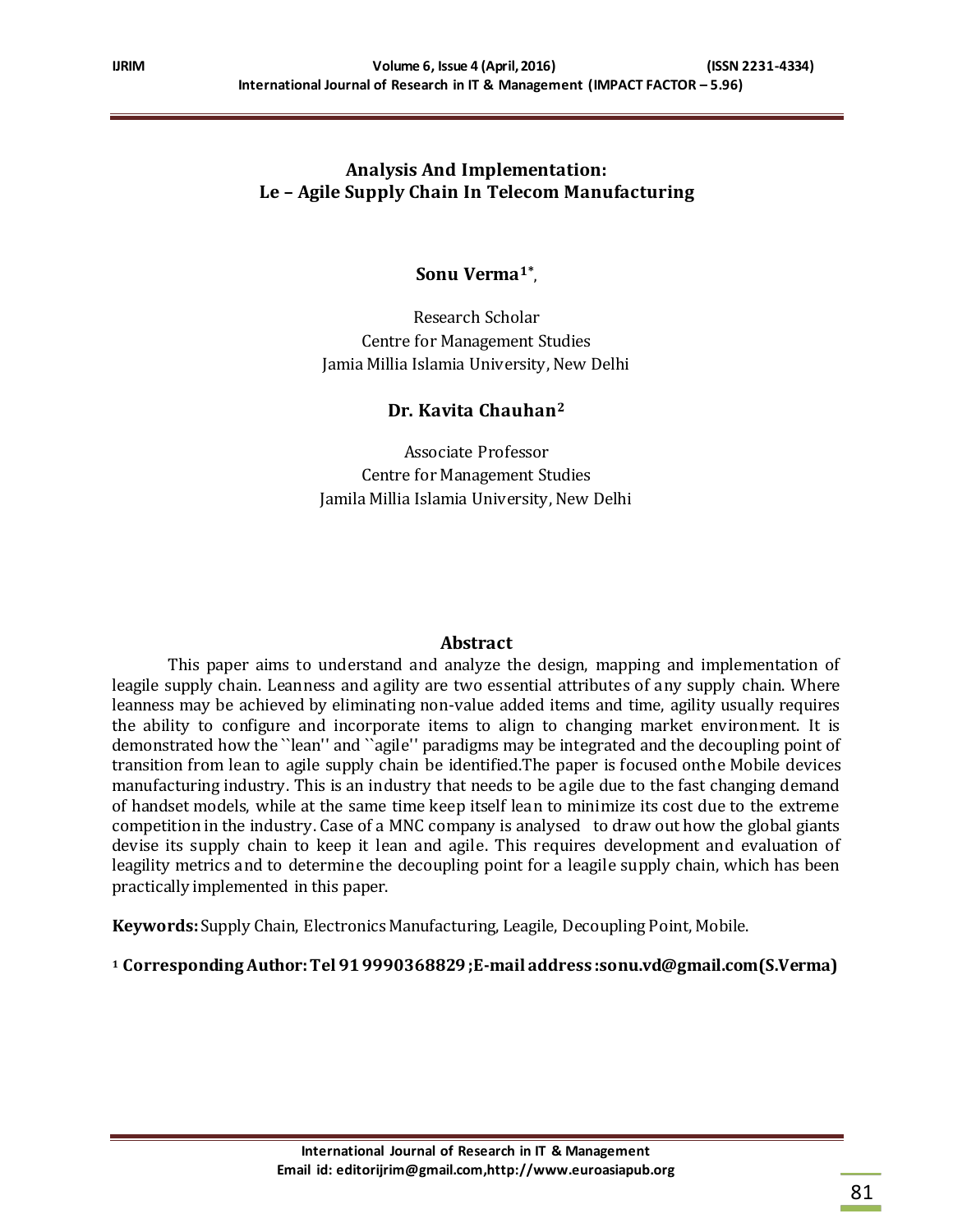## **Introduction**

The supply chains span the globe as more and more companies compete on a global basis. The supply chain management (SCM) prowess of a company decides its competitive position in the market. The health of a company in determined by its excellence in the SCM, which in turn dictates a major chunk of customer satisfaction, operating performances like margin, inventory, etc. and many other key performance indicators (KPIs). The above factors find a critical importance as they help realise the amount of available finances and investments a company can make in their product and market ventures.

Over time, the supply chain has undergone a transformation into lean production from an era of mass production. The ideas of 'lean', 'agile' and 'leagile' are now being banked upon by various manufacturers. The lean thinking paradigm is now pursued by many enterprises to improve the efficiency of business processes. Off late, the paradigm of agile manufacturing has surfaced as an alternative to and possibly as an improvement to leanness. The agile paradigm is believed to be adopted in conditions where the demand is volatile, while the lean conditions are for the stable demands. It is believed that the pursuance of such arguments in isolation may lead to the loss of power of each paradigm. The utilization of different paradigm on either side of the material flow de-coupling point is however advised in some situations to enable a total supply chain strategy. This approach is what is now known as the 'Leagile' Paradigm.

### **Review of Literature**

The ability to foresee and quickly enable changes to meet the uncertainties, through responsiveness in variability in the turbulent market is one way that an enterprise can derive benefit by adopting agile components (Fisher et al., 1994). Off late, there has been a trend where the companies that are adopting the supply chain Management (SCM) measure are also liberally adopting the leagile techniques in their SCM practices giving rise to the development of agile enterprise and lean supply chain concepts. According to Cox, this is probably the reason behind linking of the SCM and development of lean production system (Cox, 1999). Inventory elimination, cost reduction, build – to – order manufacturing, cooperation, collaboration and coordination of supply chain, Just – In – Time (JIT) system, value delivery to customers, flexibility, efficiency; and resilience are all included when the Supply chain develops the ability to perform and compete by closely integrating the internal functions, of a company, and external operations of suppliers, customers, and other channel members (Gunasekaran et al., 2008). Richards has highlighted the agile manufacturing paradigm as an alternative to leanness (Richards, 1996). It is suggested to be the step after leanness. It can be presumed that, an enterprise should strive for agility once leanness has been achieved. However,both, agility and leanness, demand high product quality and minimum total lead-time, i.e. time taken from a customer's request for a product or service until the delivery of the requested product or service (Aitken et al., 2002). Towill, in the year 1996, highlighted that an appropriate management of cycle time towards its reduction would lead to significant improvements in manufacturing costs and productivity. Companies acknowledging uncertainty and devising mechanisms to tackling it are rewarded against competitors whose responses are purely reactive (Carbone et al., 2002). Lean thinking focuses on improving supply chain by eliminating waste of all kinds, better described as 'efficiency in operation', while the agility serves the customers in a way more Considered effective. Therefore the main area of focus would be cost reduction and value delivery to customers. So as to achieve a realistic integration of the supply chain it is necessary to make sure the coordination and functioning of the supply chain activities. It should be noted that the efficiency of an activity undertaken cannot be independent of interaction with other activities being carried out in the chain. Quality, speed, flexibility, responsiveness, are necessary components of an agile enterprise, to meet unique needs of customers and markets, and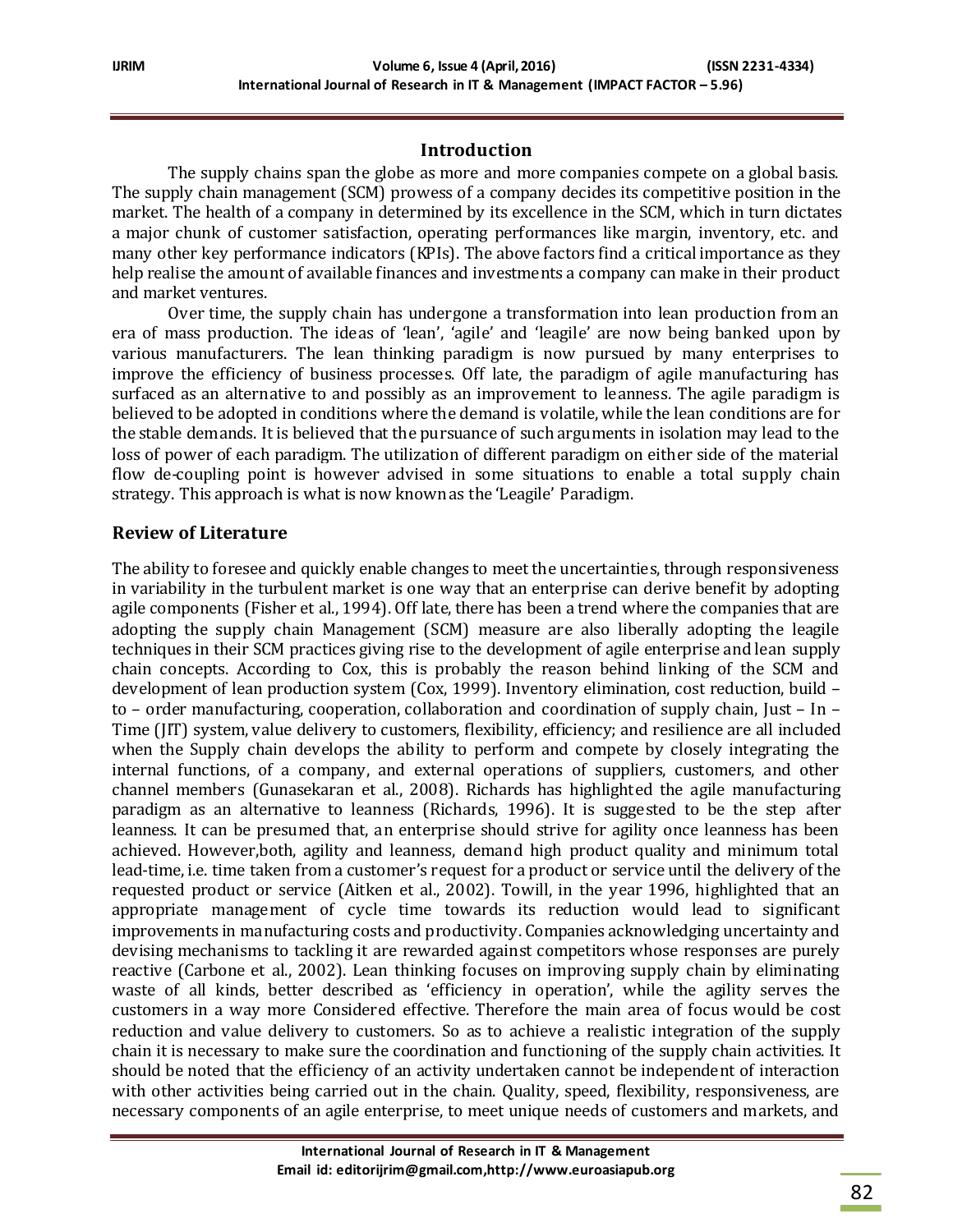the companies focusing on agility tend to be sensitive to the market, responding to unpredictable changes by exploting their supply chains in a cost-effective rapidity (Baramichai et al., 2007).

It is ideal to be understood that Agility may not be synonymousto lean, yet they go hand in hand to overcome major globalmarket challenges. As a matter of fact, 'leagility', the combination of Leanness and Agility, has been the solution to the businesses of today. Naylor et al. (1999), in similar lines, stated that there need was toamalgamate the above two paradigms, than to consider them individually, for a total supply chain strategy. The fact that agilemanufacturing suited to satisfy a demand fluctuation while the leanparadigm lead to cost reduction within theframework of market knowledge was what Naylor etal. described as 'leagility'.

The aforesaid Leagility is meant to be achieved by suiting the need for **responding to a volatile demand downstream, by positioning the decoupling point while ensuring a leveled upstream scheduling, from the decoupling point.** The decoupling point here is the point which separates the supply chain that satisfies customer orders from the supply chain that supplier raw material leads to production as shown in figure 1. It is also the point at which strategic stock serves a buffer between fluctuating customer orders and/or smooth production/variety output. The decoupling point positioning also associated with the supply chain efficiency as well as the effectiveness increasing issue of postponement, by moving product differentiation closer to the end user. According to Davies (1993), the risk of both stock-outs and holding excess stocks can be reduced by postponing product differentiation. Albeit, it is thought that product rationalization is where there would be the requirement of an action, as the current sales demand pull on specific products while the suppliers attempt to level schedule upstream of the de-coupling point.

A vital consciousness on 'Leagility' has been developed across the supply chains of all manufacturing sectors. In order to implement leagility in practice, there is requirement of a measurement system which is based on logical concepts. The enterprises could assess their existing Leagility level as compared to the industry benchmarks and adopt best practices to achieve leagile supply chain. But prior to that, it becomes imperative to identify the point which distinguishes the paradigms of leanness and agility in the manufacturing SC. Case study on this electronic/telecom manufacturing company attempts to develop an analytical approach to locate the decoupling point in logical manner.

# **Understanding Lean,Agile and Leagile Supply Chains**

Both agility and leanness demand high levelsof product quality. They also requireminimum total lead-time defined as the timetaken from a customer raising a request for aproduct or service until it is delivered. Thetotal lead-time has to be minimised to enableagility, as the demand is highly volatile andthus fast moving. If a supply chain has a longlead-time then it will not be able to respondquickly enough to exploit marketplacedemand. Furthermore the properengineering of cycle time reduction alwaysleads to significant bottom lineimprovements in manufacturing costs andproductivity.Lead-time needs to be minimised in leanmanufacturing as by definition excess time iswaste and leanness calls for the eliminationof all waste. The essence of the differencebetween leanness and agility in terms of thetotal value provided to the customer is thatservice is the critical factor for agility whilstcost, and hence the sales price, is crucial forleanness. However, whereas the Total Cycle Time Compression Paradigm when effectively implemented is a sufficientcondition for achieving lean production, it isonly one necessary condition for enablingagile supply.

In addition to showing some basic supply chain structures figure 2summarises the effect of the decoupling point on supply chain demand experienced by individual businesses within the chain. On the downstream side of the decoupling point is a highly variable demand with a large variety of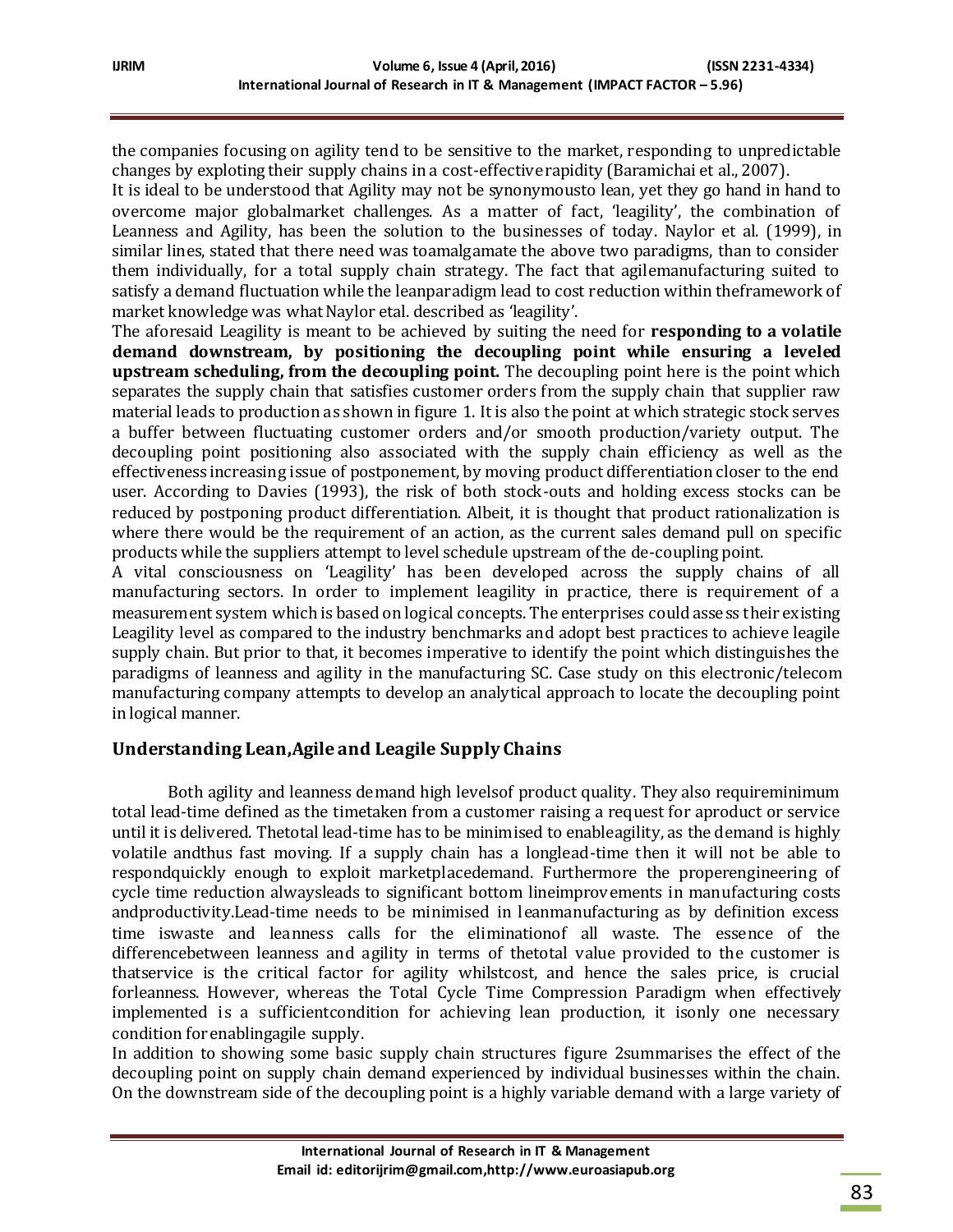products, whereas upstream from the decoupling point the demand is smoothed with the variety reduced. The lean paradigm can therefore be applied to the supply chain upstream of the decoupling point as the demand is smooth and standard products flow through a number of value streams. Thereafter the agile paradigm should be applied downstream from the decoupling point as demand is variable and the product variety per value stream has increased.

Decoupling Point



**Source:**Hoekstra, S., & Romme, J. (1992) **Figure 1: The leagile supply chain**

Figure 2 shows how the decoupling point moves depending on the type of supply chain as determined by the demand pattern, type of semi finished product along the chain, variety , forecasting etc. We can see that the transition from lean to agile supply chain paradigms begins ideally where the demand fluctuates excessively and where the product variety level increases



**Figure 2: Varying position of decoupling points in different supply chain scenarios**

# **Objectives**

The major objectives of this research paper are listed down

- Understanding the relevance of leagile supply chain
- Understanding the design and implementation of a leagile supply chain through proper determination of decoupling point separating the lean and agile parts
- Mapping the supply chain of telecom handset manufacturers to understand the lean and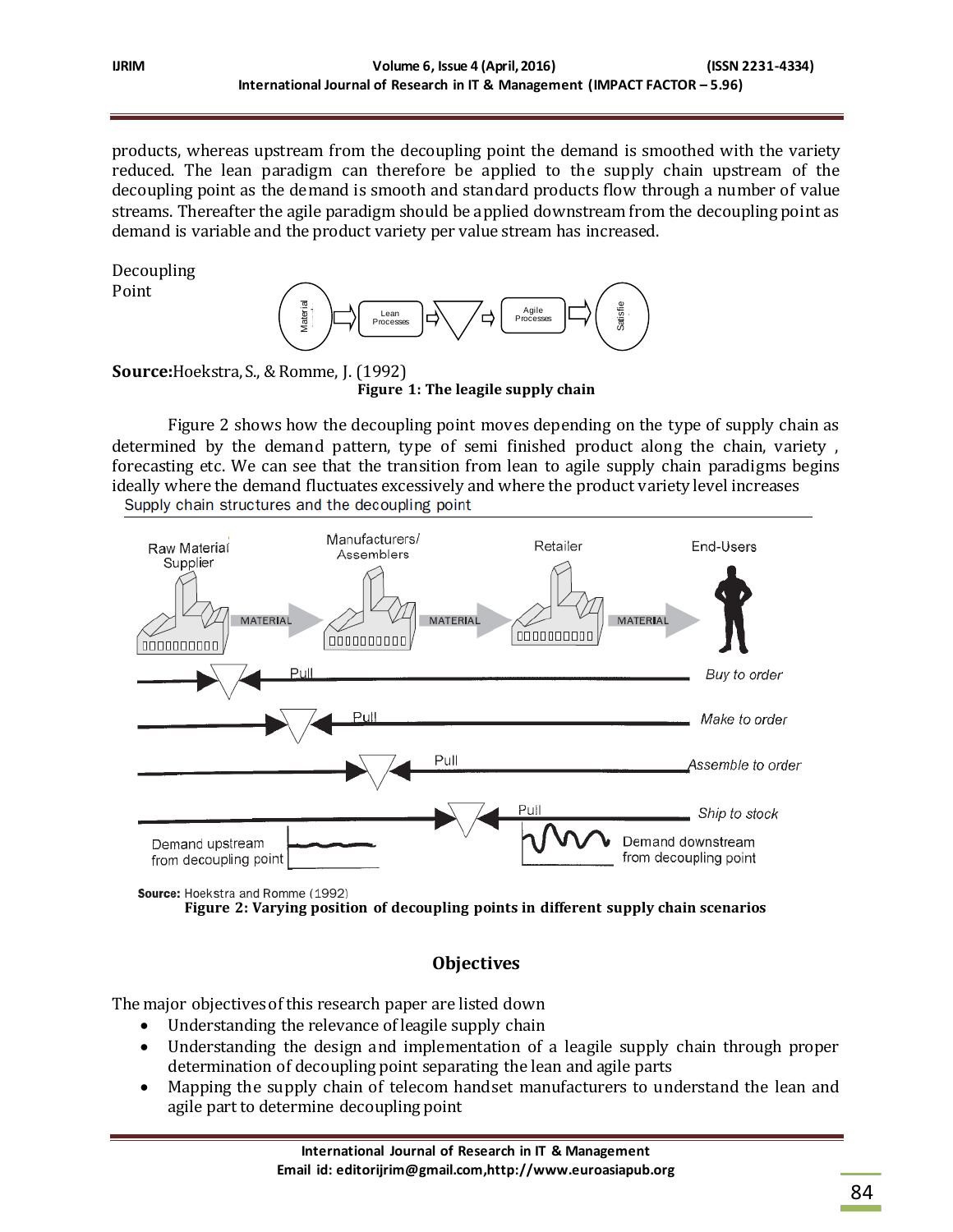- Device metrics to measure agility and leanness of the various links in telecom manufacturers supply chain
- To find if there is a considerable difference in the agility factors between a basic phone supply chain and a smartphone supply chain using hypothesis testing

This paper aims to understand and analyze the design and implementation of leagile supply chain. It will look into what goes into lean and agile supply chain and to see under which environment is a leagile supply chain the best bet for an organization.

Proper analysis of the supply chain of Company A would be done to understand the extend of 'leagile' nature .

### **Methodology**

The supply chain of Company A factory is analysed and mapped to see how the various tenets of lean and agile paradigms are currently employed. The mapping of supply chain tries to incorporate

- Measurements of leanness and agility through relevant metrics classified as generic and specific attributes as well as across supply chain links.
- The metrics are analysed to measure agility across supply chain.
- Determining the location of the decoupling point

The data collection was done through qualitative methods like interviews with subject matter experts , and through quantitative methods like survey questionnaire . Separate questionnaire was floated to get information pertaining to basic phone and smart phone supply chain to see if there is any considerable difference in the dynamics of the supply chain.

Once the mapping is done and decoupling point located, both for basic phone and smartphone supply chains.

### **Research Design**

### **Exploratory Research**

Exploratory research was carried out to understand the various parameters affecting leanness and agility along a supply chain

The data collection technique used is telephonic interview. The sampling done is convenient and judgement sampling and around 11 people were interviewed through semi-structured interview.

### **Table 1: Exploratory research for smartphone supply chain**

| Research Methodology (Phase I) | Exploratory                            |
|--------------------------------|----------------------------------------|
| <b>Sampling Method</b>         | Convenient and Judgement sampling      |
| <b>Sampling Universe</b>       | Company A Employees and Subject matter |
|                                | experts                                |
| Sample Size                    | 11                                     |
| Data collection method         | Telephonic interview.                  |

### **Descriptive Research**

Descriptive research has been carried out quantify the leanness and agility parameters along the supply chain. Separate questionnaire based survey was carried out for basic phones and smartphones as well.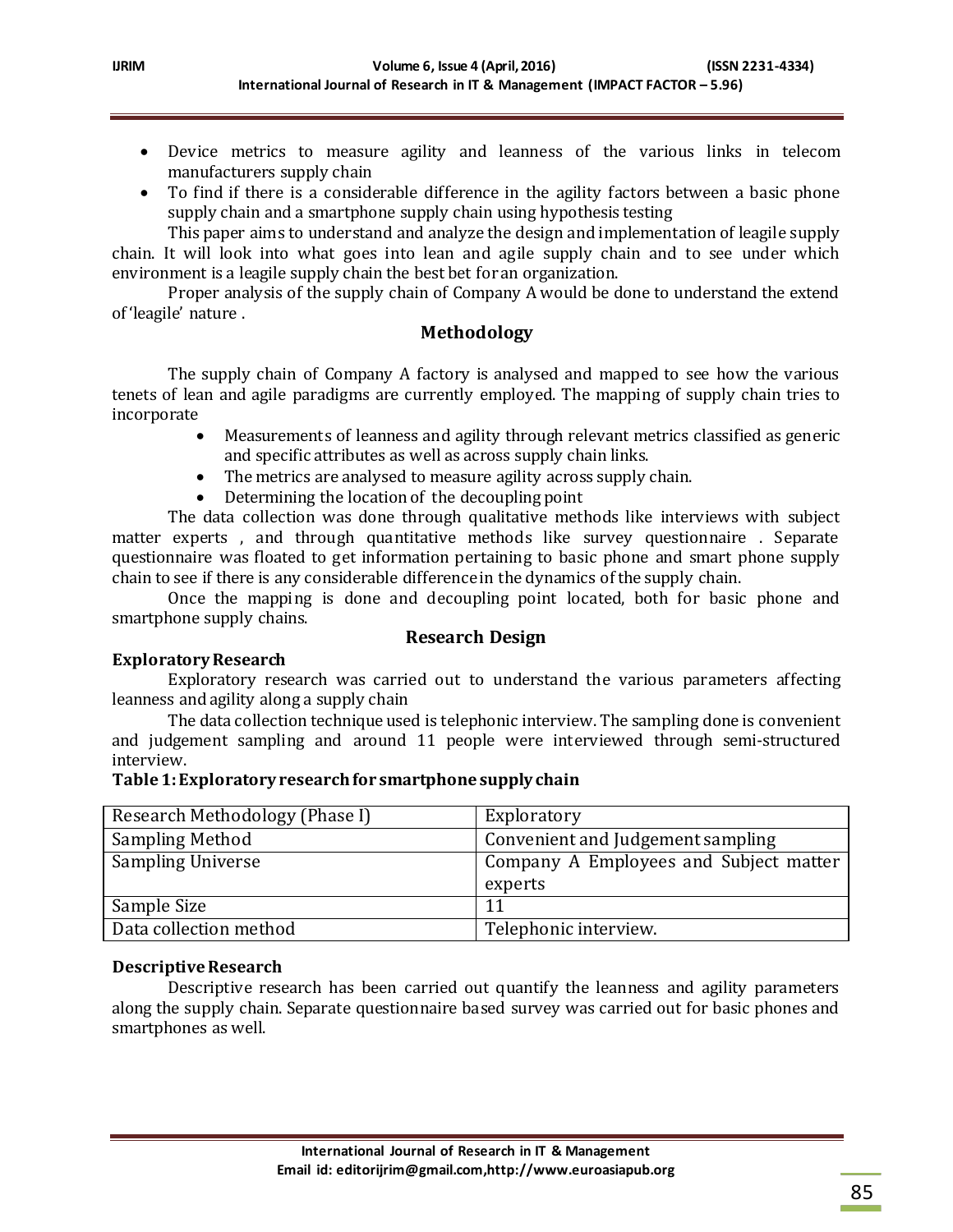# **Table 2: Descriptive research for smartphone supply chain**

| Research Methodology (Phase II) | Descriptive                  |
|---------------------------------|------------------------------|
| <b>Sampling Method</b>          | Convenient sampling          |
| <b>Sampling Universe</b>        | Company A Employees          |
| Sample Size                     | 37                           |
| Data collection method          | Survey though questionnaire. |

Supply chain practitioners and production department employees of company A rated the above the above mentioned metrics on 5 point scale I being the bast and 5 bring the highest score 10n agility measure.

The agility measures of smart phone and basic phone supply chain is tested using the followed hypothesis

**H0**: There is no significant difference between agility measure of smartphone and basic phone supply chain

**H1:**There is a significant difference between agility measure of smartphone and basic phone supply chain

The test is carried out for two attributes a generic attribute, cross functional skill set and a specific attribute of production line.

The test statistic used is paired t test as both the attributes are answered by the same set of respondents.

# **Mapping of Company A factories supply chain**

### **Brief of Company A factory**

Company A's factory is a mobile manufacturing facility . It produces medium range smart phones and low end phones. The factory follows a semi vendor managed inventory with some of its global supply chain vendors alongside Company A.

The supply chain process start with demand planning which is initiated by the sales team based on past history and market leads .The demand given by the sales team is taken up by the global supply chain team and the master planning schedule team .They decide the confirmed supplier plan which is frozen for two weeks with the deadline set at C+2 weeks (C is the current week). No change is allowed in the frozen period (2 weeks )

Company A has outsourced raw material inventory management to third party logistics player. This big warehouse, called iHub receives inventory from all the suppliers and stores them so that it can be made available to the factory when required with minimum lead time. Company A factory internally manages its raw materials in the form of super hubs which holds just few hours of inventory meant for immediate consumption.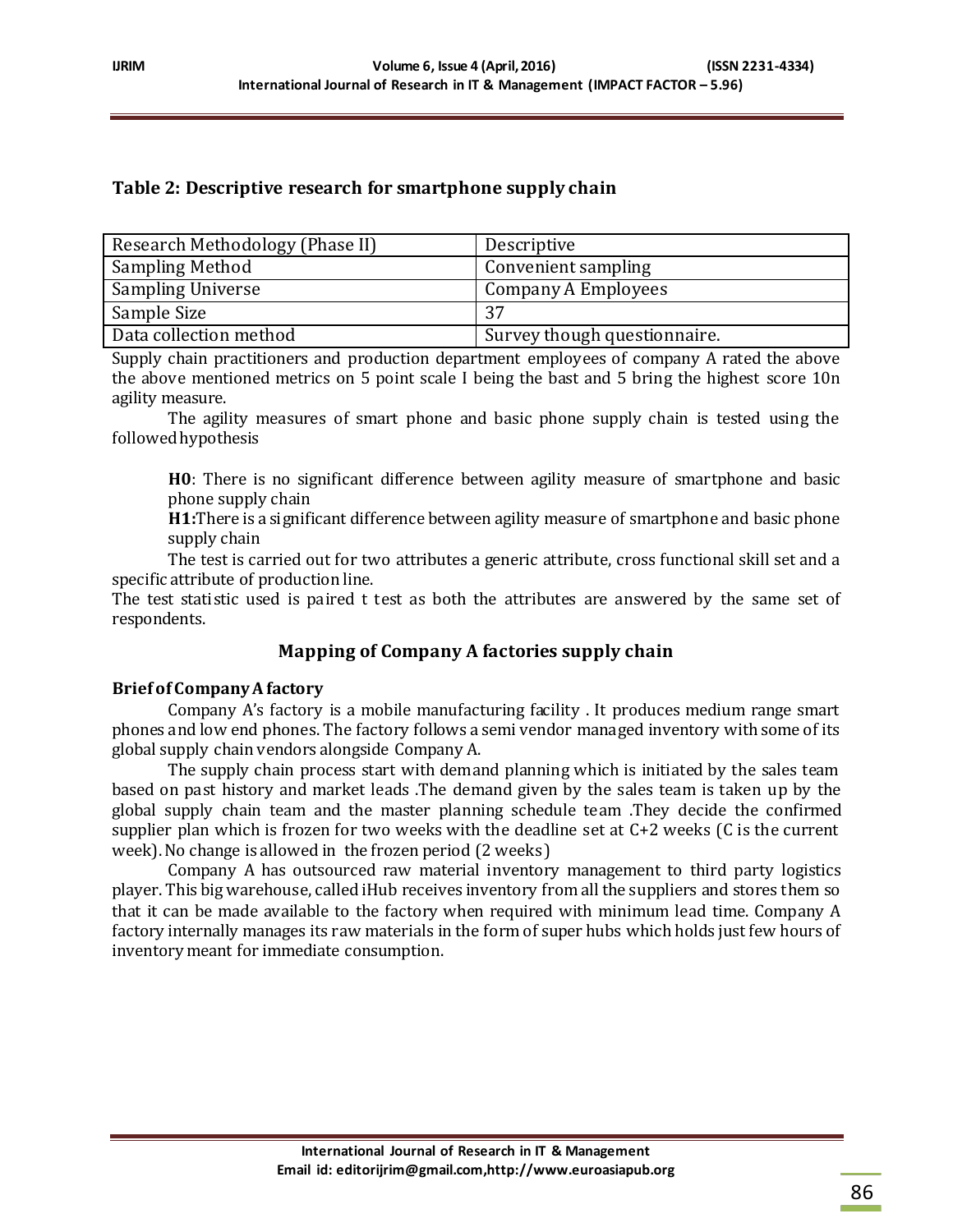# **The Company A Factory Overview**



**Figure 3: Schematic diagram of Layout**

The above figure 3 is the layout of the Company A factory. The whole layout is so designed to minimize the material flow within the factory. The integration of the third party warehouse , finished goods storage and dispatch area with the factory is done in a logical manner with the aim being minimizing unnecessary movement.

### **Material management**

The material management is done in Company A through

• Third Party Warehouse

- Company A Super hub
	- Final assembly super hub
	- Basic assembly super hub
	- Intermediate super hub (Engine buffer)

# **Third Party Warehouse (iHub)**

The third party warehouse accepts goods from the suppliers, both in-house and external . It holds the goods and supplies it to the factory on immediate demand allowing the Company A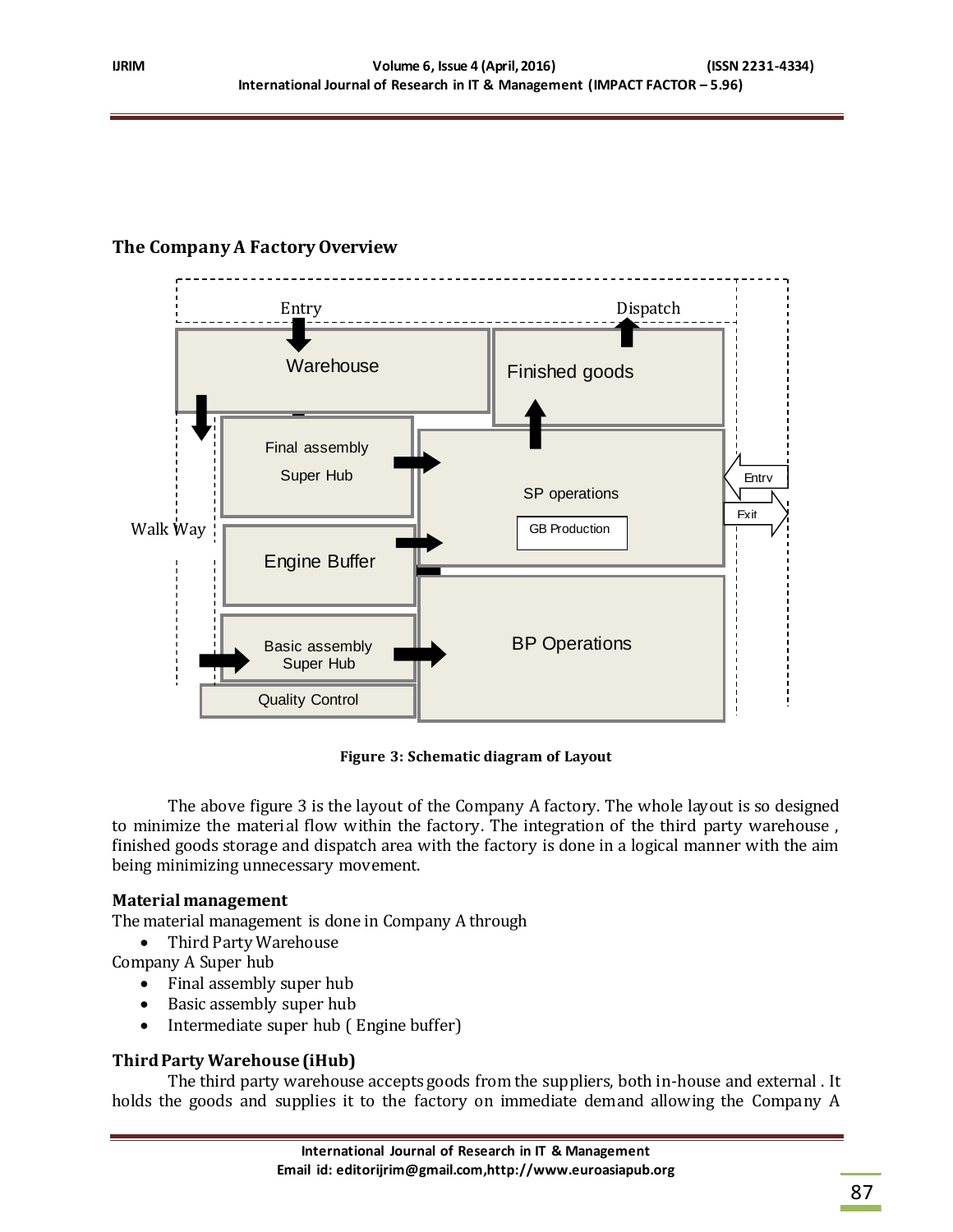premises to be Lean. The third partywarehouse is managed by third party Logistics companies on contract basis. The warehouse handles huge amount of material as it's a central warehouse for the factory

## **Company A Super hub**

The Company A run super hub are the storehouses of materials that are in immediate demand.Depending on which stage the material is to be used the super hub are of three types

- Final Assembly super hub
- Basic Assembly super hub
- Engine buffer

### **Production line**

The supply chain has a cellular layout an process layout which consists of mainly two kinds of assembly lines which does two different functions and the associated entities like quality check, finished goods dispatch , super hub management, third party warehouse etc .

### **Process Layout**

The gift box production is a case of process layout as only gift box is manufactured in the area designated. This is because gift box is an input to all the assembly line and use of process layout makes the process efficient. Also keeping it as a part of assembly line is inefficient as the gift box production is much faster and the variability in gift box is very little .So its a case of continuous production.

#### **Table 3: Characteristics of gift box production line**

| - 1 - .<br>Demand variability | Variation in product | Responsiveness     |
|-------------------------------|----------------------|--------------------|
| Low                           | Least                | <b>TT:</b><br>High |

### **Cellular layout**

The production lines in the factory, both Engine operations (BP) and Supply operations (SP) are examples of cellular layout as they have both process and product layout features .

Figure 3 shows the production execution process at Company A factory in detail. There are two stages in the production of a mobile phone .

### *Engine operation (BP)*

Here the basic common materials are mounted on the PCB .

- This is a highly automated assembly line with almost continuous production happening at a very fast rate
- The number of BP lines are more than twenty.
- There is one dedicated NPI (New product introduction ) line where the new product production testing is done before the launch to check for the viability
- The daily production capacity of BP lines is around 24-30 k phones
- These also include the lowest cost phones which are produced for huge volumes and is almost continuous
- The end products from this phase is either final phone (low cost phones) or Engines or Modules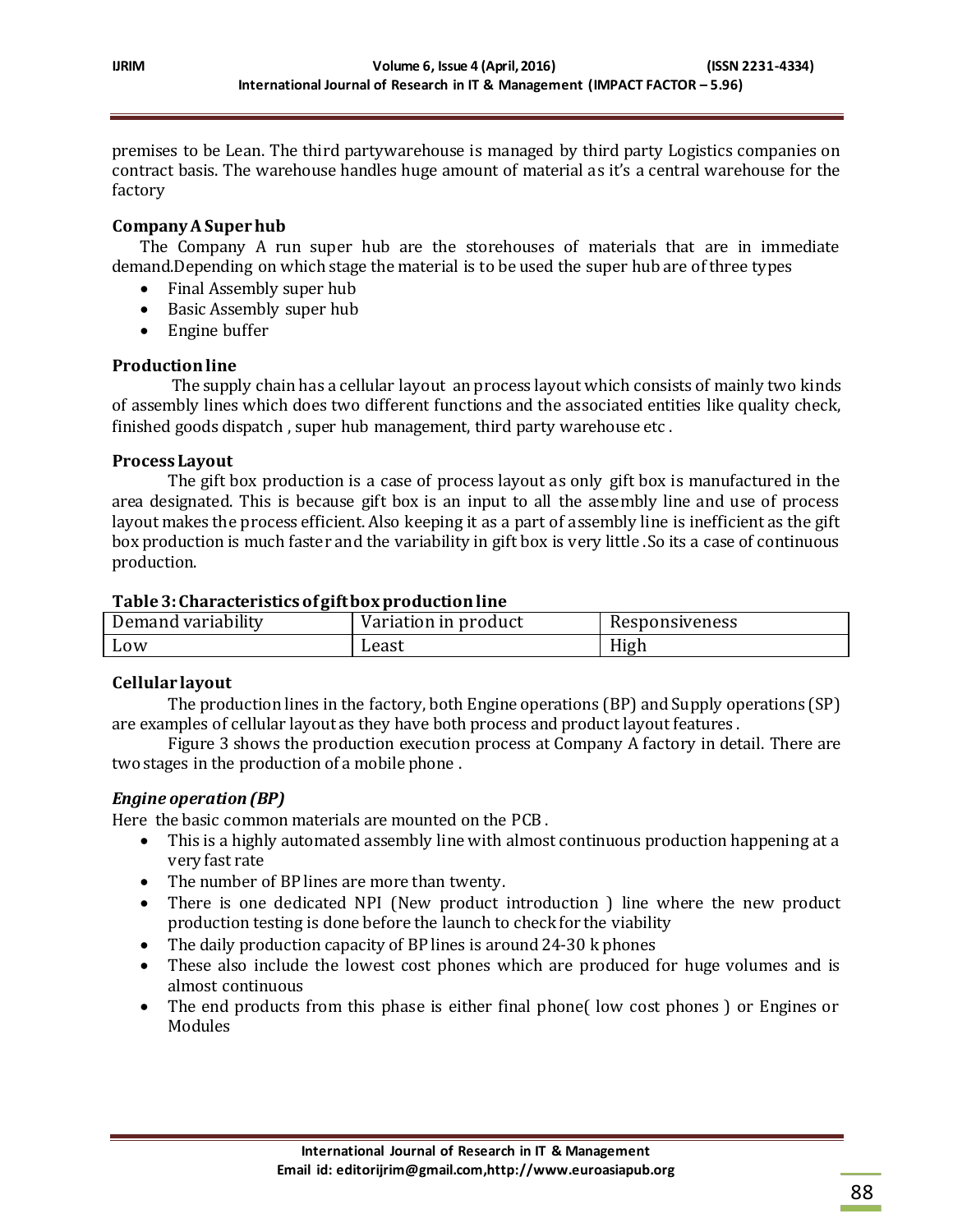#### **Table 4: Characteristics of BP line.**

| Demand variability | Variation in product | Responsiveness   Setup Time |              |
|--------------------|----------------------|-----------------------------|--------------|
| Low                | L <sub>0</sub> W     | Moderate                    | 4 to 8 hours |

#### *SPstage*

Here the final device specific customizations like different body covers ,localization (keypad , software etc) are done. This is also a cellular layout which lesser automation There are around more than 15 lines for Supply operations (SP) .

- This is more labour intensive and a smaller assembly line .
- Here the customization of the product happens.
- There are more than 15 lines.
- The per line daily capacity is approximately 72k phones
- The number of phones produced is high because the line is smaller and time per operation is faster
- The change over time is very fast as it is more labour intensive and the most important thing is the skill set to work on different models

#### **Table 5: Characteristics of SP line.**

| Demand variability | Variation in product | Responsiveness  | Setup Time             |
|--------------------|----------------------|-----------------|------------------------|
| Higher             | Very High            | Moderate to low | $\sqrt{0.5}$ – 2 hours |

As evident from the production line diagram, the demand is pretty stable till the engine line as the production happens as per level schedule based on weekly plan. The semi finished product till this stage is highly uniform with very little variation hence the aggregation of demand makes it stable and predictable

Through the data obtained from personal interviews and survey, agility and leanness has been measured along the supply chain for a basic phone. The basic phone is one which has bare minimum features which are core features for any mobile phones and which have less variety and simple design and are high volume low cost phones .

We have tried to analyze how the focus changes from leanness to agility as we move down a supply chain. The initial focus as expected is to minimize the inventory to attain leanness .This is evident from the diagram shown below.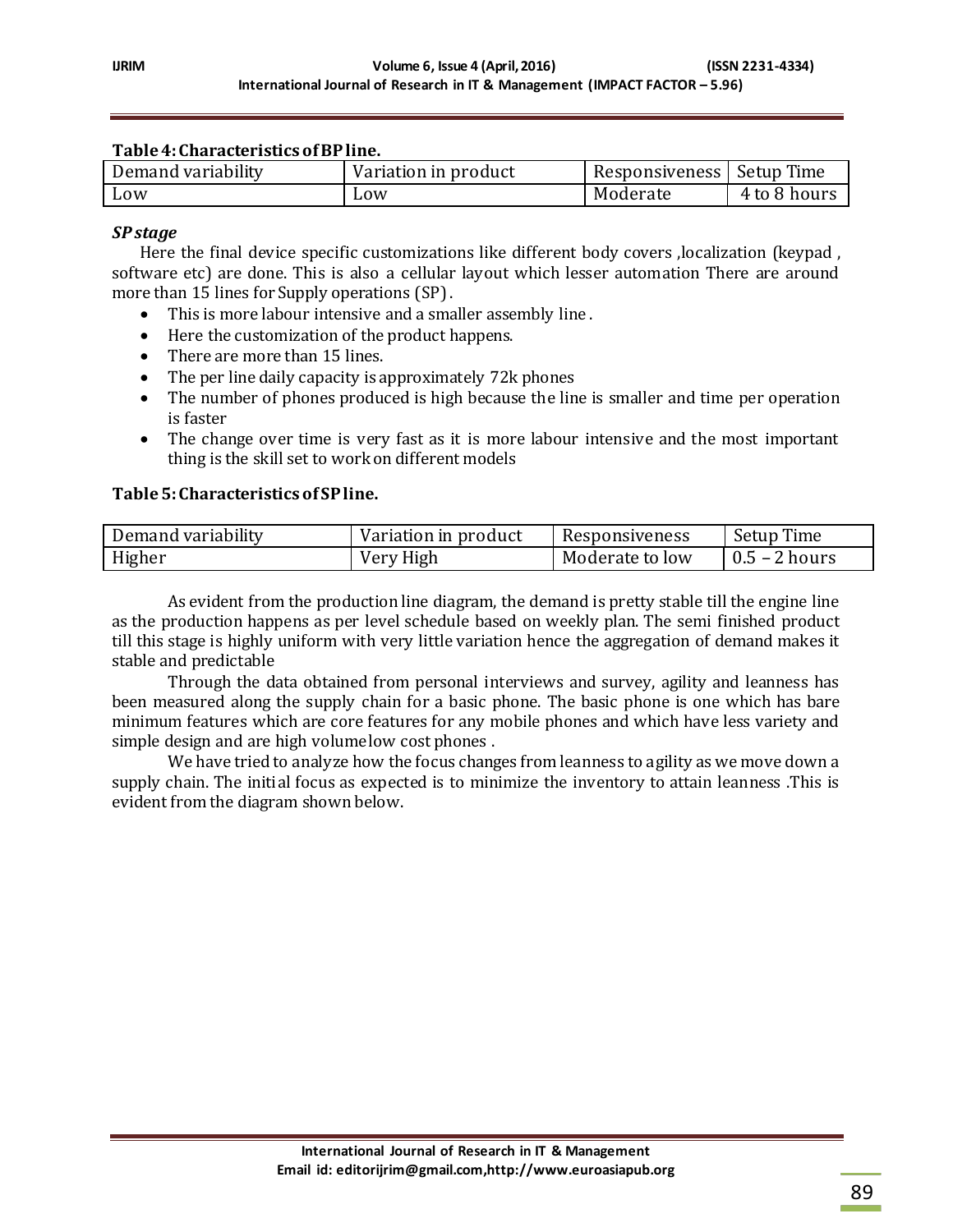| Supply chain characteristics / attributes | <b>Agility Score</b> | <b>Agility Measure</b> |
|-------------------------------------------|----------------------|------------------------|
| <b>Procurement</b>                        | 2.66                 | Low-Moderate           |
| iHub                                      | 2.90                 | Moderate               |
| <b>SuperMarket</b>                        | 2.14                 | Low                    |
| <b>Production line</b>                    | 1.72                 | Low                    |
| Dispatch responsiveness                   | 4.71                 | Highest                |

### **Table 6: Supply chain performance calculated from the survey for basic phones supply chain**

| <b>Generic attributes</b>               | <b>Agility Scores</b> | <b>Agility Measures</b> |
|-----------------------------------------|-----------------------|-------------------------|
| <b>Cross functional skill of people</b> | 2.91                  | Moderate                |
| <b>Quality check response time</b>      | 3.93                  | High                    |

| Supply chain link           | Lean factor | <b>Agile factor</b> |
|-----------------------------|-------------|---------------------|
| <b>Demand planning</b>      | <b>Nill</b> | Moderate            |
| <b>Sourcing/Procurement</b> | High        | Low                 |
| Third party warehouse       | Low         | Moderate            |
| Company A Warehouse-        | Highest     | Low                 |
| <b>Basic assembly</b>       |             |                     |
| <b>Production line</b>      | Moderate    | Low                 |
| <b>Dispatching</b>          | Lowest      | Highest             |

We can see that till third party warehouse ware house stage the trend or leanness and agility is not matching the remaining trend. That is because these elements do not form a part of Company A's control and are related to Company A through contract only . Therefore the suppliers as well third party warehouse has their own leanness and agility requirement dictated by the necessities of the contract. The leanness reduces as we move towards finished goods and dispatch because inventory is accumulated here to meet sudden spurge in demand as well as constraints of the dispatching .

The agility factors we see is high for Third party warehouse because it has huge inventory as much as around 1-3 months inventory. This is because some of the suppliers of the factory are foreign suppliers Hence materials come in bulk according to economical lot sizes from these suppliers .Also the lead time is very high so there is a need to keep high inventory to make the process decently responsive.

The production line (BP ) adds the following levels of variation

• Level 1 : Dual DIM vs Single SIM

The agility level is high in the procurement side because that is again mandated by the contract and hence the suppliers will have to compromise on leanness to ensure that responsiveness is maintained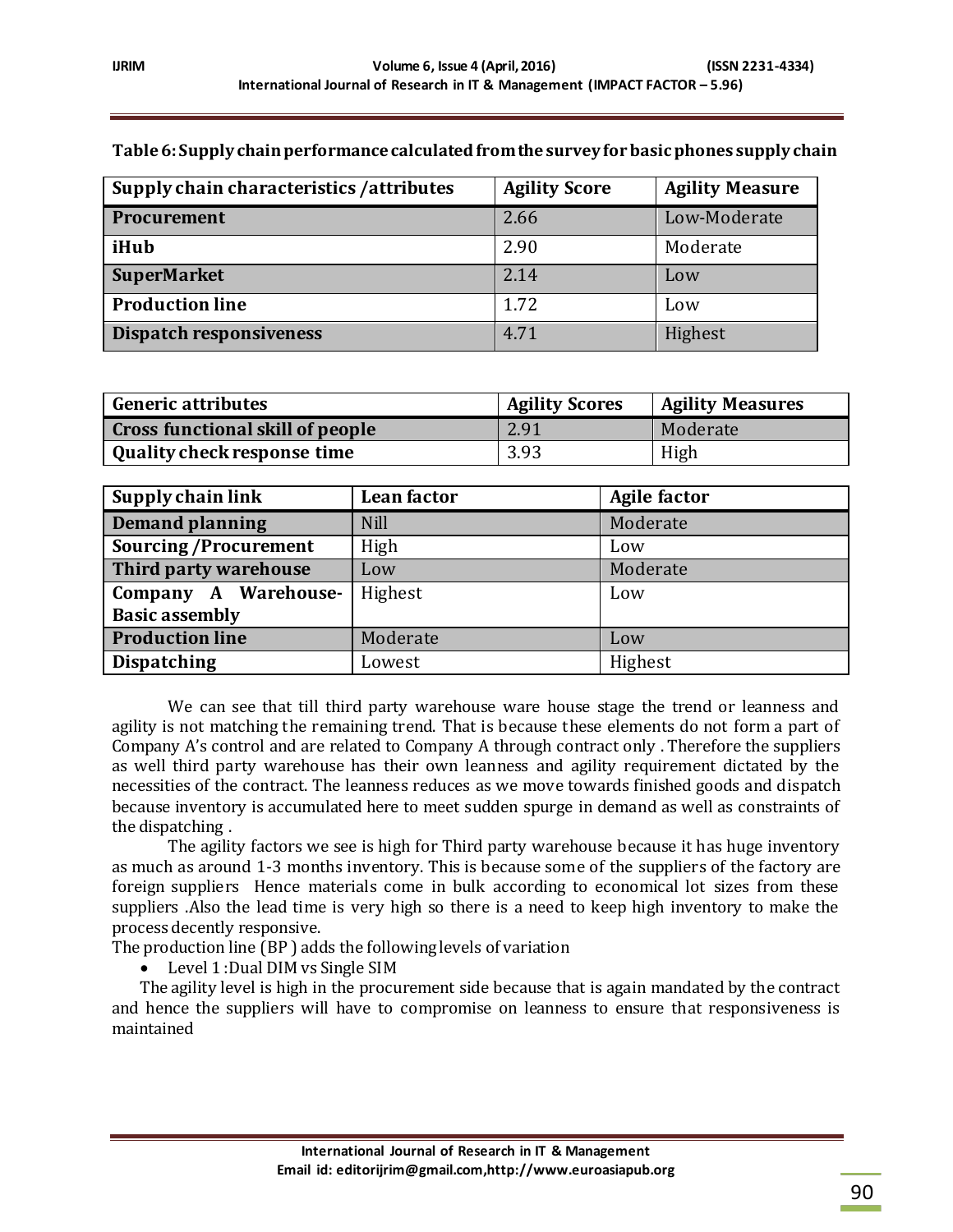

**Figure 4: Location of the decoupling point for BP line**

The decoupling point hence can be traced to the finished goods stage where we have the chain changing the focus from lean to agile. This is similar to a make to stock supply chain design. The higher cross functional capacity of the employees allows for more agility in the final production line as this production line is less automated and hence requires more human involvement. The higher cross functional capability of the shop floor employees reducing the setup time in the assembly line .The inventory levels are higher for finished goods side because it should cater to the dispatching requirements and should be available well in time for the dispatching to happen hindrance-less. The agility factors were high for the dispatching stage because of the flexibility in the dispatching process as anything can be dispatched to any zone without much prior arrangements , ofcourse at extra cost. These are mandated by the contract which Company A has with the third party logistics providers.

### **Analysis of Decoupling point in the supply chain of a smartphone**

A smartphone is generally lower volume and higher price compared to a basic phone. Its production process is more complex and longer than that of a basic phone

The supply chain is similar till BP production line post which we have engine buffer for storing the semi produced phone, called modules or Engines. The production line does a level production as the final production line is faster than the BP line and hence it runs on a level strategy (continuous) .The engine buffer there for has higher level of inventory than the stages before .so we see a change in the supply chain paradigm her leanness to slowly agilie . The engine buffer acts as the input for the SP production line which further adds to the agility as these lines cater to higher levels of design variation

The production line (SP) adds the following levels of variation on top of what is provided by BP line

- Level 2 : Color of plastics like back cover etc
- Level 3: Software customization (Like language in the software )
- Level 4: Key pad customization (again language on the key pad)

Hence the extend of agility is a lot more in a smartphone supply chain post the Engine buffer .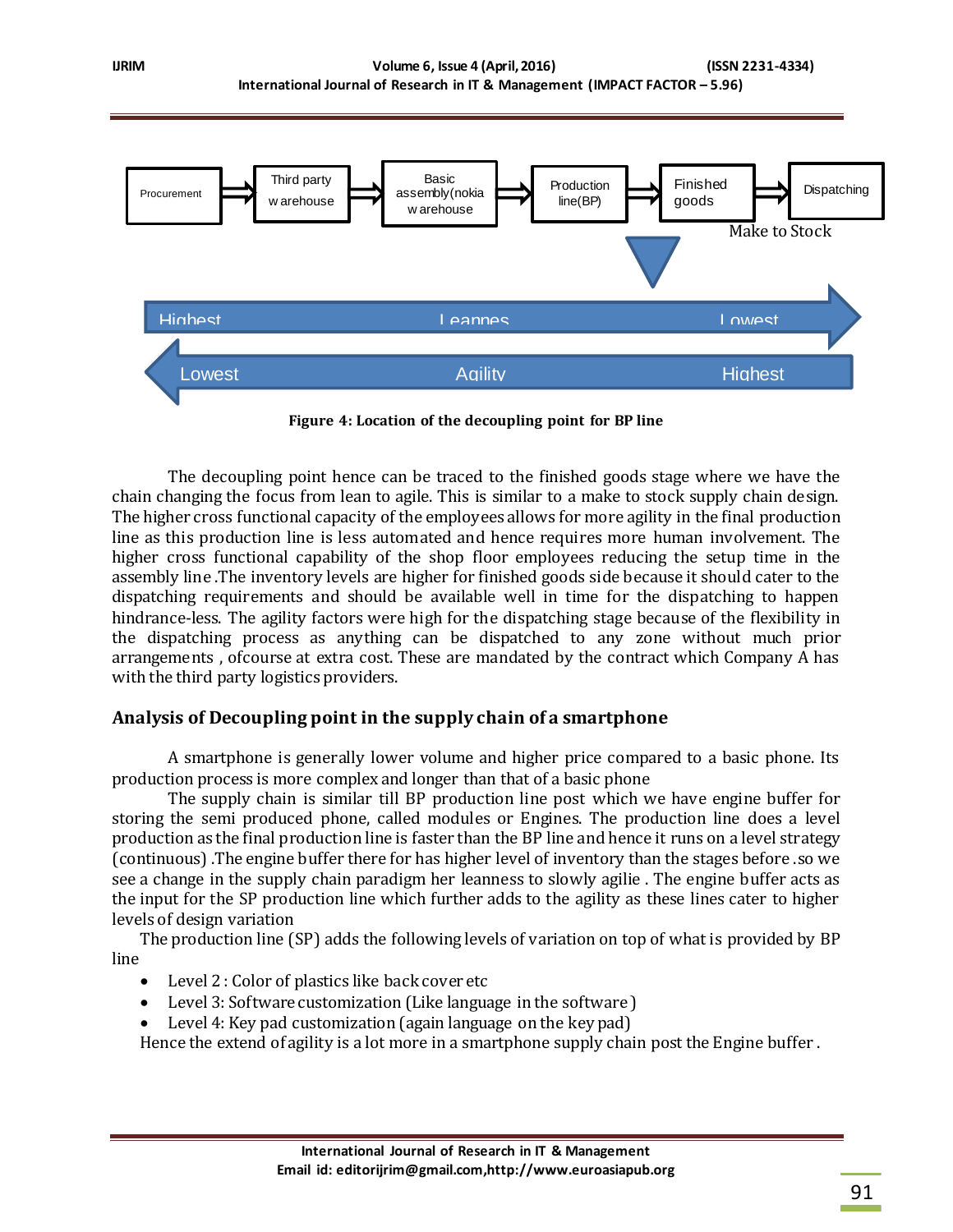| Supply chain link                               | Lean factor | <b>Agile factor</b> |
|-------------------------------------------------|-------------|---------------------|
| <b>Demand planning</b>                          | <b>NA</b>   | Lowest              |
| <b>Sourcing /Procurement</b>                    | High        | Low                 |
| Third party warehouse                           | Low         | Moderate            |
| Company A Warehouse-Basic                       | High        | Low                 |
| assembly                                        |             |                     |
| A warehouse-Final<br>Company<br><b>Assembly</b> | High        | Low                 |
| Company A warehouse - Engine<br><b>Buffer</b>   | Medium      | Low                 |
| <b>Production line (Modules)</b>                | Medium      | Low                 |
| <b>Production line (SP)</b>                     | Low         | High                |
| <b>Dispatching</b>                              | Lowest      | Highest             |

#### **Table 7: Supply chain performance calculated from the survey for a smart phones supply chain**

| Supply chain function                   | <b>Agility Score</b> | <b>Agility performance</b> |
|-----------------------------------------|----------------------|----------------------------|
| <b>Confirmed order book flexibility</b> | 1.5                  | Lowest                     |
| Procurement                             | 2.18                 | Low                        |
| iHub                                    | 2.89                 | Low-Moderate               |
| <b>SuperMarket</b>                      | 2.14                 | Low                        |
| <b>Production Line(BP)</b>              | 1.53                 | Low                        |
| SuperMarket - Engine buffer             | 2.14                 | Low                        |
| <b>Production Line(SP)</b>              | 4.24                 | Highest                    |
| <b>Dispatch responsiveness</b>          | 4.75                 | Highest                    |

| Generic supply chain attributes    |      | Agility scores   Agility measures |
|------------------------------------|------|-----------------------------------|
| Demand variability responsiveness  | 2.97 | Moderate                          |
| Cross functional skill of people   | 3.67 | Moderate                          |
| <b>Quality check response time</b> | 3.78 | High                              |



**International Journal of Research in IT & Management Email id: editorijrim@gmail.com,http://www.euroasiapub.org**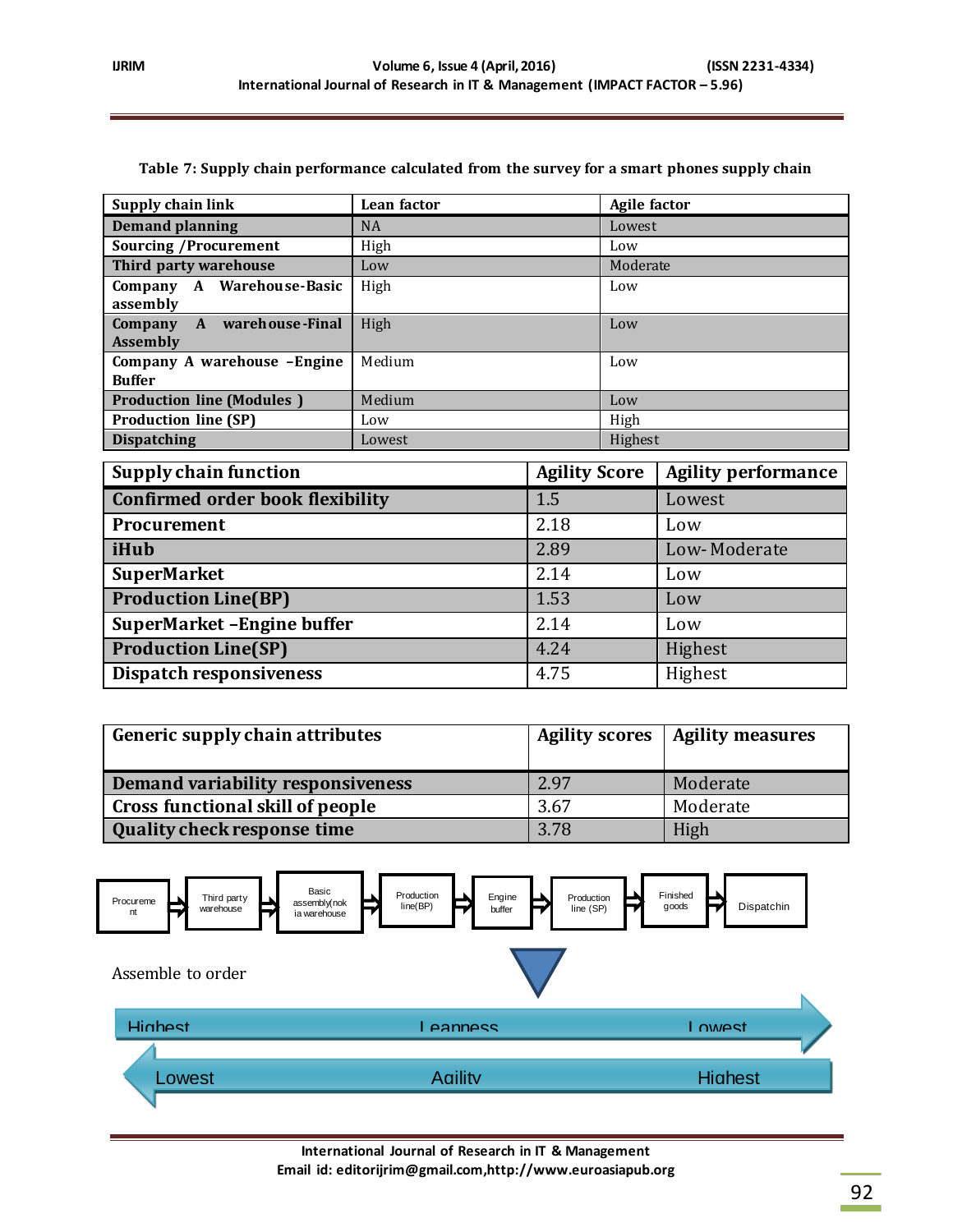#### **Figure 5: Location of the decoupling point for SP line.**

Positioning of the decoupling point after the engine buffer makes the whole supply chain something like an assemble to order supply chain. After this point agility increases from engine buffer to the smart phone line where customization of SP phones takes place as per the customer order. The agility factors were high for the dispatching stage because of the flexibility in the dispatching process as mentioned for BP lines.

## **Comparison of Smart phone and Basic phone supply chain**

The smartphone and basic phone supply chain has been compared based on position of decoupling point and agility measures. It is clear that the decoupling point is closer to the end customer in basic phone supply chain compared to a smartphone supply chain owing to the fact that the smart phone supply chain has more variability.

A paired t-test has been done on the agility measures of cross functional skill set and agility of production line and results can be see seen in table 8.

**H1** There is a significant difference between agility measure of smarphone and basic phone supply chain in cross functional skill set

#### **Table 8. Agility comparison between smartphone and basic phone based on cross functional skill set**

| Data                    |  |
|-------------------------|--|
| Hypothesized Mean Diff. |  |
| Level of significance   |  |

| <b>Intermediate Calculations</b> |        |
|----------------------------------|--------|
| Sample Size                      | 37     |
| <b>DBar</b>                      | 0.7568 |
| degrees of freedom               | 36     |
| $S_{\text{D}}$                   | 1.0647 |
| <b>Standard Error</b>            | 0.1750 |
| t Test Statistic                 | 4.3234 |

| <b>Two-Tail Test</b>       |           |  |
|----------------------------|-----------|--|
| Lower Critical Value       | $-2.0281$ |  |
| Upper Critical Value       | 2.0281    |  |
| $\boldsymbol{p}$ -Value    | 0.0001    |  |
| Reject the null hypothesis |           |  |
|                            |           |  |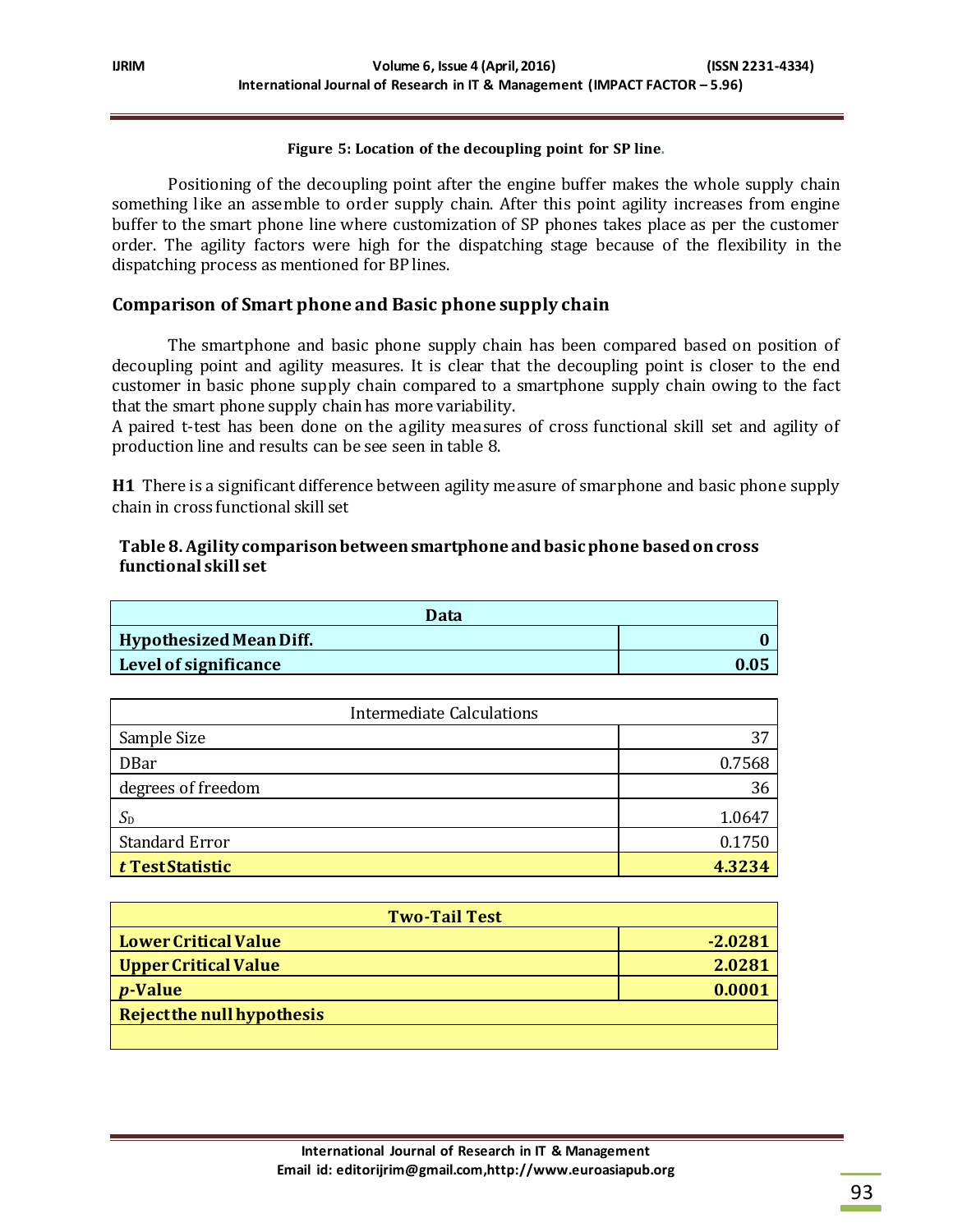**H2:** There is a significant difference between agility measure of smarphone and basic phone supply chain in production line

**Agility comparison between smartphone and basic phone based on production line**

| Data                           |      |
|--------------------------------|------|
| <b>Hypothesized Mean Diff.</b> |      |
| Level of significance          | 0.05 |

| <b>Intermediate Calculations</b> |        |
|----------------------------------|--------|
| Sample Size                      | 37     |
| <b>DBar</b>                      | 2.2973 |
| degrees of freedom               | 36     |
| $S_{\text{D}}$                   | 1.4311 |
| <b>Standard Error</b>            | 0.2353 |
| $ t$ Test Statistic              | 9.7645 |

| <b>Two-Tail Test</b>              |           |  |
|-----------------------------------|-----------|--|
| <b>Lower Critical Value</b>       | $-2.0281$ |  |
| <b>Upper Critical Value</b>       | 2.0281    |  |
| <i>p</i> -Value                   | 0.0000    |  |
| <b>Reject the null hypothesis</b> |           |  |

It is clearly evident that with a 95% confidence interval we can say that the smart phone supply chain has more agility compared to a basic phone supply chain. This is inline with our expectation of agility measures because smart phone supply chain is more flexible, product variability, higher demand variability, lesser level of automation and caters to more product types

# **Conclusion**

A leagile supply chain can help any organisation achieve the market winners. Cost and Service levels are fundamental that can help insulate itself from its competitors. Within the leagile supply chain the market winner attribute is availability of product as per market needs, the prime requirement for incorporating agility. However, cost, lead-time, and quality are market qualifiers. Hence the additional need for lean production to be engineered into the supply chain as appropriate to the product.

The Company A factory has a supply chain whose decoupling point classifies it as a make to stock supply chain for basic phones and assemble to order supply chain for smartphones. While the positioning of the decoupling point is imperative to achieve the leagile paradigm , by developing the metrics of leagility across supply chain this paper provides a framework to differentiate between the lean and agile portions of supply chain and focus on the leanness and agility metrics that can be